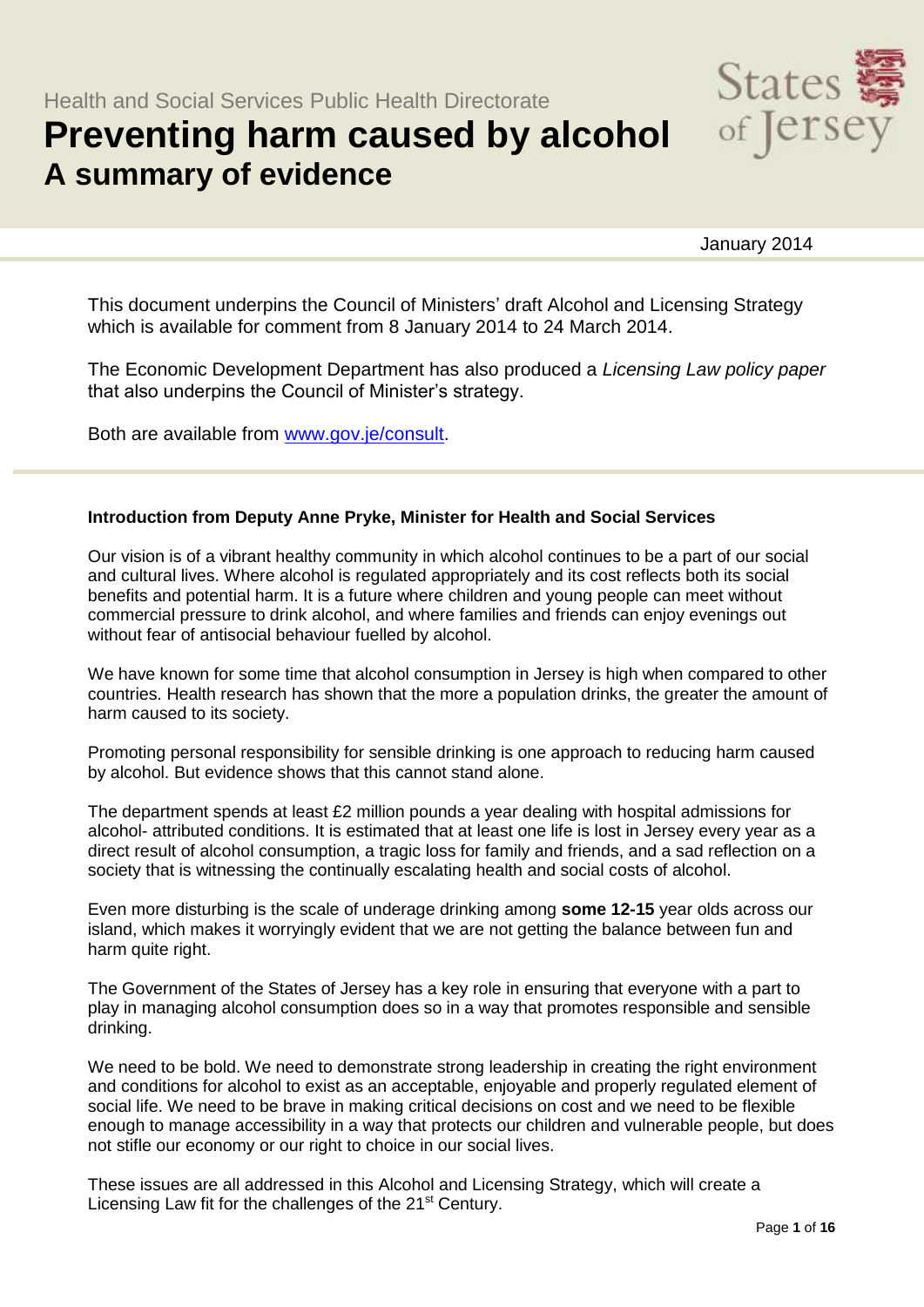The key is to strike the right balance between tackling the harm caused by alcohol and acknowledging the positive benefits it can also bring, and we need your help to achieve that. I encourage you to support these efforts and to let us know what you think by submitting a response to the consultation on the Chief Ministers proposed Alcohol and Licensing Strategy. The responses you give will help us in creating a healthy, safe and bright future for our island.

# **Foreword from the Medical Officer of Health**

Alcohol is the everyday name we use for the organic compound ethyl alcohol, or ethanol. A colourless, flammable liquid, it occurs naturally as the product of fermentation of sugar and yeast. It is also a psychoactive drug with addictive properties.

Alcohol has been a recreational drug since pre-history - a pleasurable social lubricant when used in moderation. However there is a lengthy and impressive catalogue of problems over the millennia:

- Problems with drunkenness are recorded in texts on Ancient Egypt
- The Ancient Babylonians needed a law to regulate drinking houses
- Ancient Romans worshipped Bacchus, the god of wine, in orgies
- There are warnings against the perils of alcohol in Ancient Greek literature
- Alcohol consumption by people of the Muslim religion was and remains banned by their prophet Mohammed
- $\bullet$  In Britain's industrial revolution in the 1830's, alcoholism was rife this was followed by the temperance movement: 'taking the pledge'.
- In the United States in the early 1900s, the corn surplus led to unprecedented per capita alcohol consumption. The 1919 National Prohibition Act resulted.
- In the UK and much of the Western world in the late  $20<sup>th</sup>$  / early  $21<sup>st</sup>$  century, alcoholrelated harm including deaths began to increase, alongside shifting attitudes to public drunkenness and easy availability of cheap alcohol, notably through supermarkets.

Alcohol can cause wide ranging harms to health, from the acute effects of drunkenness (accidents, violence and injuries, alcohol poisoning, vomiting and aspiration, risky sexual behaviour) to the 60 or so medical conditions currently known to be linked with alcohol as a causal factor. Of these, most people are aware that excessive alcohol consumption over time often leads to chronic liver disease (cirrhosis). However it is less well recognised that alcohol is one of the most important causes of hypertension (high blood pressure), is strongly associated with obesity and is implicated as a causal factor in a large number of cancers, including mouth, throat, gullet, stomach, breast and liver cancers.

The effects of alcohol vary from person to person. Thinking of short-term effects, factors that affect how high a person's blood alcohol level reaches after consumption include age, weight, gender, genetic make-up, the type (% alcohol), amount and speed of drink consumed, and how much was eaten before drinking. It is thus impossible to make any reliable predictions about 'safe' levels of drinking to avoid exceeding the legal limit for driving.

The more chronic effects and serious harms that excess alcohol intake over time can generate are even more unpredictable. Everyone knows one or more people whose alcohol consumption is or was very high, well above recommended safer drinking levels, and yet they seem to be escaping serious health harms, or lived to a ripe old age. At some time in the future, genetic profiling may render it possible to identify which of us is more at risk than others of contracting certain medical conditions when exposed to relevant risk factors: and which of us may be able to take such 'risks' with lesser consequences. At present, drinking above the recommended limits and hoping for the best is no better than playing Russian roulette.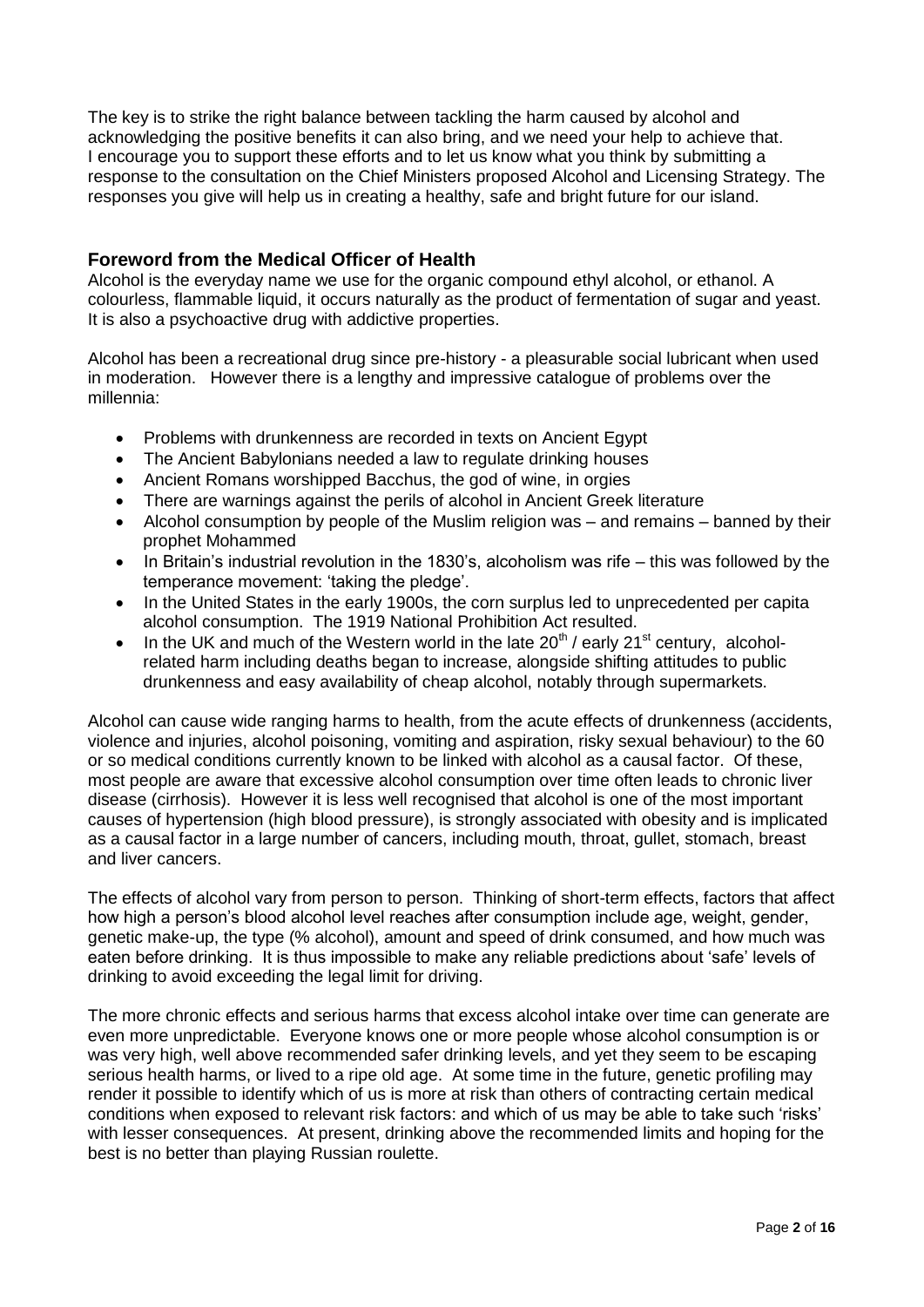Alcoholic liver disease often has mild or no symptoms until the condition is well advanced. Deaths due to liver disease have doubled in the UK since 1986. Our own data does not go back as far as that, but currently our Standardised Mortality Ratio for liver disease deaths is 150<sup>1</sup> if we compared ourselves with the South West Region of England (where the population and environment has much in common with our own) and 129 when we compare with the England and Wales average. To explain, this is a statistical calculation where the average is calculated to a SMR of 100: so having a SMR of 150 tells us we are 50% above the SW Region average, and the 129 figure means we are 29% above the England and Wales average.

As explained later in this paper, our rates of alcohol-specific deaths (those due to conditions known to be caused specifically by alcohol, including liver disease) are approximately twice as high as the England rate: this is the equally the case for deaths in women as well as deaths in men. We also compare badly with our neighbours – second only to the North East and North West Regions of England – when we calculate alcohol-attributable hospital admissions. This is a measure of the impact of a wide range of conditions which evidence shows are wholly or partly caused by alcohol consumption. Alcohol and its consequences are having a serious and significant impact on the people of this island, and on our health services. It is time for renewed, and effective action to prevent more damage.

This paper sets out further detail on the health harms of alcohol and Health and Social Services Department support for moving forwards together for better population health across government through developing activity as guided by the alcohol and licensing strategy currently out for consultation.

The joint government alcohol and licensing strategy is a first step to achieving our vision. A vision of a vibrant healthy community in which alcohol continues to be a part of our social and cultural lives. Where alcohol is regulated appropriately and its cost reflects both its social benefits and potential harm. It is a future where children and young people can meet without commercial pressure to drink alcohol and where families and friends can enjoy evenings without fear of antisocial behaviour fuelled by alcohol.

<sup>&</sup>lt;sup>1</sup> 2008/9: Jersey Health Profile: Public Health Department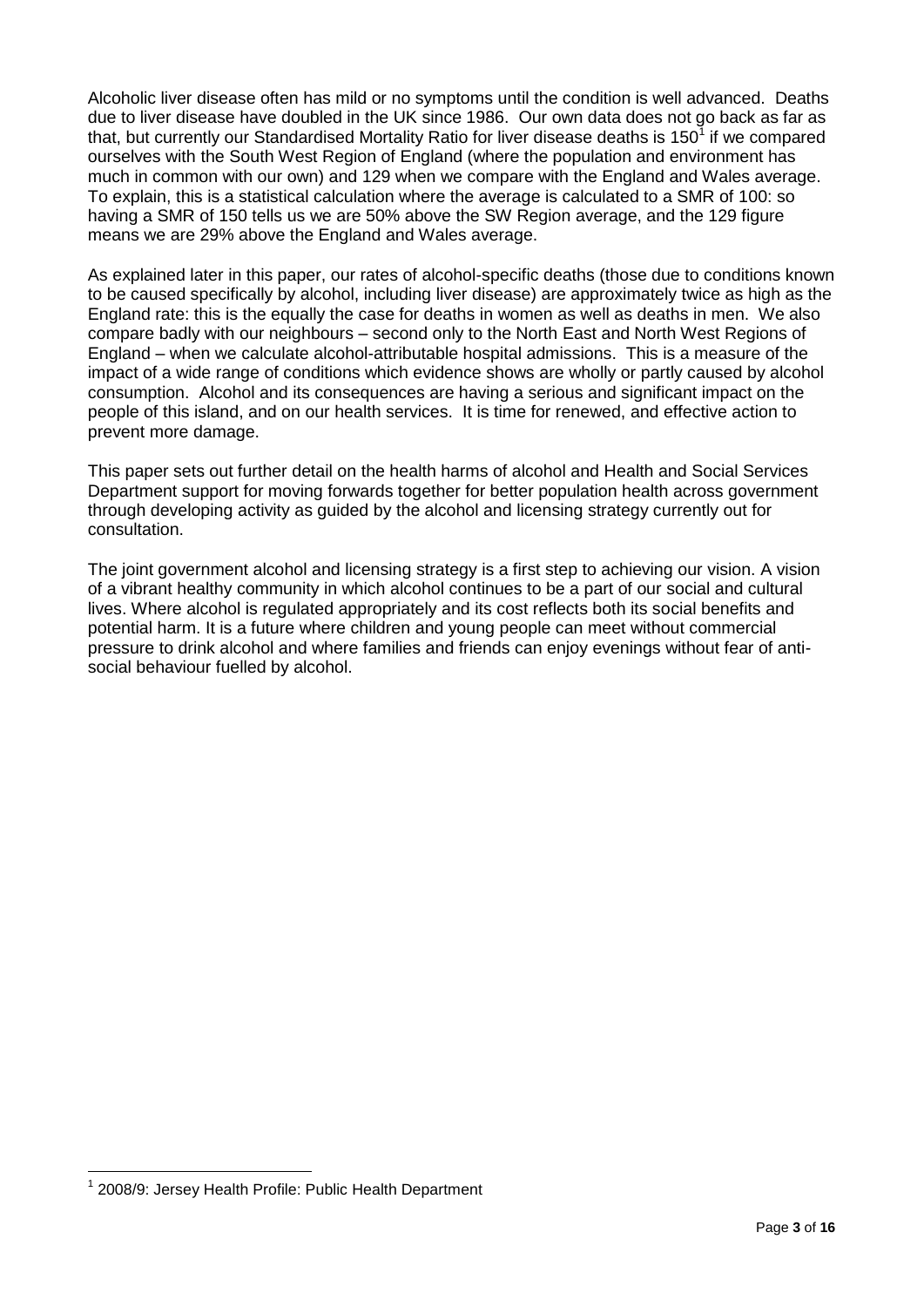#### **Executive Summary**

*'It is difficult to imagine that patterns of behaviour will alter dramatically until a vital message finally gets through – that although alcohol can be a friend as a personal pleasure and a social lubricant, used in excess it soon changes character and becomes the mortal enemy of individuals and society'*

## *Chris Bright Editor Jersey Evening Post, 3rd March 2009.*

It is widely recognised and increasingly apparent that the current level of alcohol consumption in Jersey causes harm. In 2003 the States of Jersey agreed an alcohol strategy which aimed to reduce the harm caused by alcohol. During the time of this Strategy the average per adult consumption levels of alcohol have fallen from 16 litres to 12.8 litres per adult population. These hard won reductions have been the result of coordinated action between different government departments such as Home Affairs, Treasury, Education Sports and Culture, Health and Social Services.

Despite this reduction, hospital spending is estimated at £2million a year for alcohol attributable conditions and the mortality from chronic liver disease is one-and-a-half times greater then the south west.

We are fortunate that the wider societal strategies to tackle excessive alcohol consumption are already known and have been implemented in other countries. Investment for a pathway of treatment and support services has already been identified as a priority in the Health and Social Services White Paper (2012). This strategy draws upon the national recommendations made by the National Institute of Clinical Excellence and the World Health Organisation with a focus on population approaches to reducing alcohol consumption and related harm. Service specifications for building on current alcohol services have been underway led by HSSD throughout 2013.

A comprehensive report in 2006 to the European Commission identified the most effective elements of alcohol policies to reduce the harm caused by alcohol. In general, the evidence is strong for the effectiveness of regulating alcohol availability and the use of alcohol taxes. Given the broad reach of these strategies, and the relatively low expense of implementing them, the expected impact of these measures on a society and its health is relatively high.

For example, most drink-driving countermeasures, such as reducing the legal limit of blood alcohol levels, received high ratings on effectiveness. Not only is there good research support for these programmes, but they also seem to be applicable in most countries and are relatively inexpensive to implement and sustain.

In contrast, the expected impact for school-based education and for public service messages about drinking is low. Although the reach of educational programmes is thought to be excellent (because of the availability of captive audiences in schools), the ability to change behaviour across a population is poor when compared to other measures.

The full range of interventions, as described above, is needed to achieve the greatest population impact. The approaches proposed in the alcohol strategy will attempt to balance what works with what's feasible within current resources and what would be publicly acceptable.

The recent Health Profile, completed by the Public Health Department, demonstrates in detail the breadth of harm caused by alcohol and provides the detailed baseline measures which will be used to measure the effectiveness of the health objectives outlined in the alcohol and licensing strategy.

Key States Departments have worked together on the principles which inform this prevention focused strategy and further involvement is anticipated as specific project plans and strategic activity are developed in due course.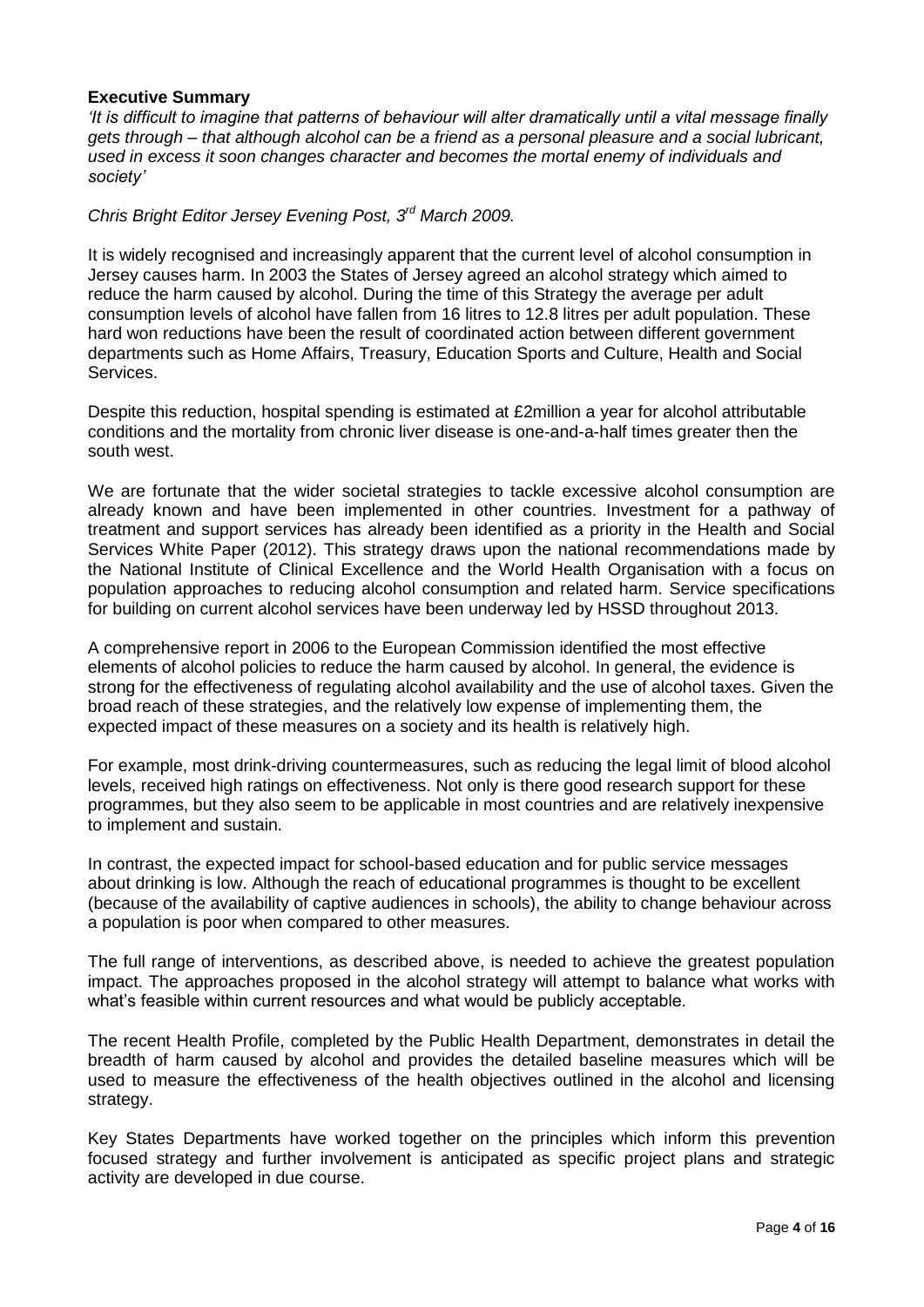## **Introduction**

Alcohol has been an ever-present part of Jersey life. Records show that alcohol consumption has always been high in the Island. This may be because of greater disposable wealth brought about by the development of a more affluent society. Alcohol consumption is not bad in itself and it can be sensibly enjoyed. For the majority of people in the island who drink it, alcohol acts as a pleasant social lubricant that is enjoyed with friends without worry.

Alcohol sales are important to businesses such as hotels, restaurants and bars, which cater for the demand for alcohol by both residents and tourists. This sector of the economy employed around 5,050 people at the end of 2012 – about 9% of all workers<sup>2</sup>. Impots duty collected on alcohol came to £16.8 million pounds in 2012.

It is difficult to estimate all the costs associated with alcohol. Experts have different opinions of what costs should be included in any assessment. The best estimates from international research suggest the costs to society of harmful levels of alcohol consumption are likely to be between 1.3% - 2% of Gross Domestic Product (GDP), which for Jersey would equate to £45 – £70 million pounds per annum<sup>3</sup>.

#### **Background, and Progress to date**

In 2003 the States of Jersey agreed a specific alcohol strategy which aimed to reduce the harm caused by alcohol. This document was part of broader efforts to improve community safety as set out in the Building a Safer Society Strategy. These hard won reductions have been the result of robust and successful partnership working between States departments, Voluntary Groups and representatives of licensed premises.

During the lifetime of the Alcohol Strategy there have been a number of ongoing initiatives that are likely, given the existing research evidence - to have contributed to this reduction such as;

- Regular drink driving campaigns
- Embedding alcohol education into the school curriculum
- Closer working between the States of Jersey Police and Licensees
- Support for innovative approaches (taxi marshal) to promote community safety
- Maintaining an annual increase in alcohol impot in most years of the strategy

Despite this progress, levels of alcohol consumption are still high. For example the European average alcohol consumption is 11 litres per capita compared to 12.8 in Jersey. Previously proposed actions (revision of the licensing law, harmonising the rate of impot on alcohol and reducing the level of permissible level of blood alcohol content when driving) have not yet been achieved so will be included in the new strategy.

#### **The new Alcohol and Licensing Strategy for Jersey**

The proposed new alcohol strategy builds on the success of previous strategies with revised objectives informed by new and emerging evidence for effectiveness in reducing the avoidable harm caused by alcohol. The emphasis is firmly on island wide prevention. Most recently the National Institute for Health and Care Excellence (2010) published guidance and made recommendations on preventing harmful drinking. This strategy draws upon these new recommendations. The Alcohol Strategy complements the current Health and Social Services White Paper, Caring for each other; caring for ourselves' with its emphasis on early intervention and pathways of care.

 2 States of Jersey Statistics Unit: Jersey in Figures 2011:

<sup>&</sup>lt;sup>3</sup> Institute of Alcohol Studies: 2008: Economic Costs and Benefits Fact Sheet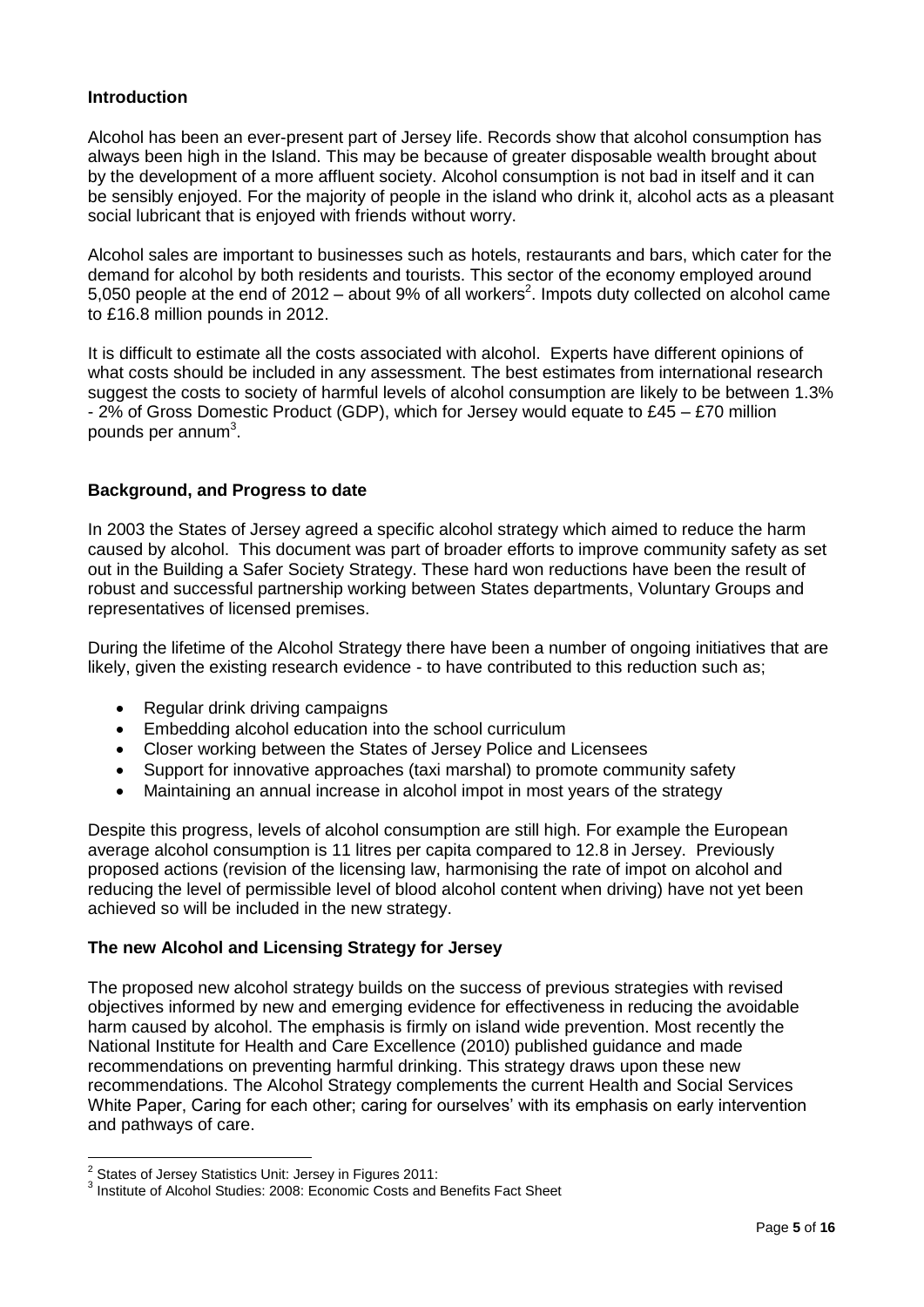The recent Health Profile, completed by the Public Health Department, demonstrates in detail the breadth of harm caused by alcohol and provides the detailed baseline measures which will be used to measure the effectiveness of the objectives outlined in this strategy.

Key States Departments, including Economic Development, Home Affairs and Treasury have worked together on the principles which inform this prevention focused strategy and further involvement has been committed to, as specific project plans are developed in due course.

The five keys objectives are:

- 1. to help reduce alcohol related crime and disorder
- 2. to better secure public safety
- 3. to help prevent public nuisance
- 4. to better protect and improve public health
- 5. to help protect children from alcohol related harm

One of the key measures of success for these objectives will be year on year measure of per capita consumption of alcohol. Other measures will include self reported consumption and sources alcohol by young people as well as Alcohol and Drug Service referral and rates of alcohol attributable admissions.

#### **Alcohol Consumption in Jersey – An Overview**

#### **Patterns of Consumption**

In Jersey, we consume high levels of alcohol when compared to other countries. To benchmark against other jurisdictions, we calculate the average amount of pure alcohol consumed per person per year. In 2012, this was 12.8 litres (see figure 1 below). To put this number into perspective, this is roughly equivalent to about 130 bottles of wine per person per year which equates to 2-3 bottles per week; an average of 25 units per week for everyone aged 16 and over. Of course, the reality is more varied than this. We know from the Jersey Annual Social Survey that there are some people over 16 who don't drink alcohol at all: around 11%. So the average consumption among all alcohol drinkers is actually higher than the 13 litre overall average – and we all know some who consume considerably more than the average.



Figure 1: Alcohol Consumption per capita (litres of pure alcohol per 15+)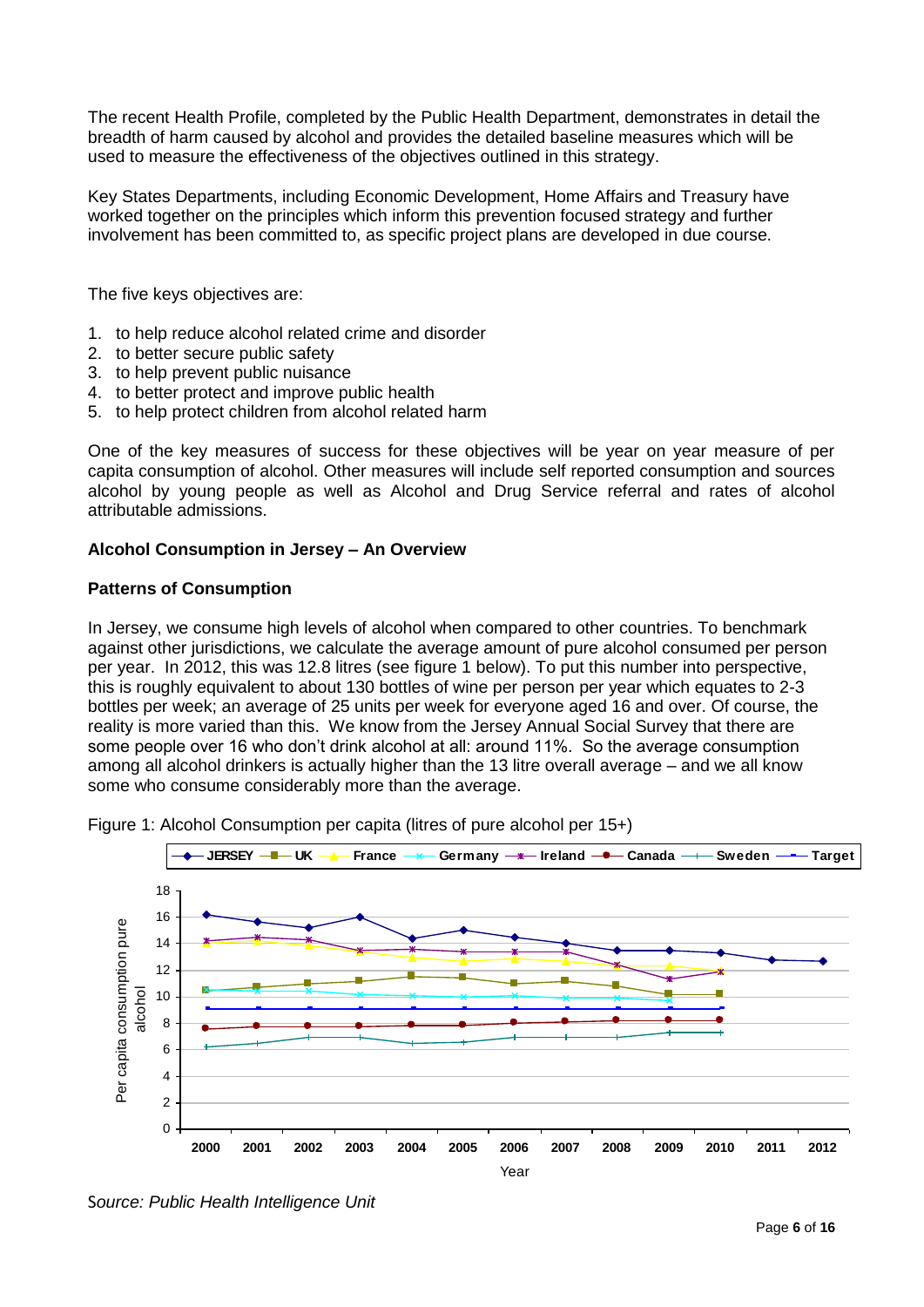Approximately, 89% of the Jersey population (aged 16 or over) drink alcohol, which is equivalent to 73,000 people. The Department of Health guidance states that to lower the risk of detrimental health effects, men should not regularly drink more than 4 units per day and women should not regularly drink more than 3 units per day. Individuals who exceed the daily recommendations for their sex are considered to be drinking at *'increased risk'*. Men drinking in excess of 8 units per day and women drinking in excess of 6 units per day on drinking days are considered to be drinking at a level conferring *higher risk*.

In Jersey 52% of adults knew the correct daily recommended maximum sensible alcohol intake for men, 63% were able to recall the correct daily recommended maximum amount for women. Approximately 20% over-estimated the recommended maximum daily units for men whilst slightly fewer (12%) over-estimated the recommended maximum daily units for women. Respondents who over estimated the daily recommended limits were also found to be more likely to consume alcohol at above the recommended limits<sup>4</sup>.

A Unit of alcohol is 10 millilitres of pure alcohol. It is the amount of alcohol in a standard measure of spirits, a small glass of wine with 11% alcohol, or half a pint of 4% alcohol beer, lager or cider. If wine is stronger or in larger glasses, or if the other drinks have higher alcohol levels, each drink contains proportionately more Units. For example a 250 ml glass of 13% alcohol wine contains 3 Units.



Figure 2: What is a Unit?

Source: Department of Health:

 $\overline{a}$ 

Self-reported levels of alcohol Units consumed in the Jersey Annual Social Survey (2010) suggests that 7,212 men and 5,405 women are drinking at a level of increased risk. Figure 3 below shows the percentage of men and women who are exceeding the recommended upper limit on at least one day of the week. In addition it is estimated that approximately 4,000 people are dependent on alcohol<sup>5</sup>. Given the widespread misunderstanding about what constitutes a unit of alcohol, these figures may well be considerable underestimates of true consumption.

Anecdotal evidence from representatives of the licensed trade and emergency services would suggest that much of the consumption is around the weekend. So called 'binge drinking', especially amongst young adults, is a concern with rapid consumption of strong drink over a short period of time, resulting in increasing numbers attending the hospital's Emergency Department needing treatment for acute intoxication, falls and injuries that are resulting from fights.

<sup>&</sup>lt;sup>4</sup> States of Jersey Statistics Unit: 2008: Jersey Annual Social Survey

<sup>5</sup> Revised 2010 population estimates based on 2011 census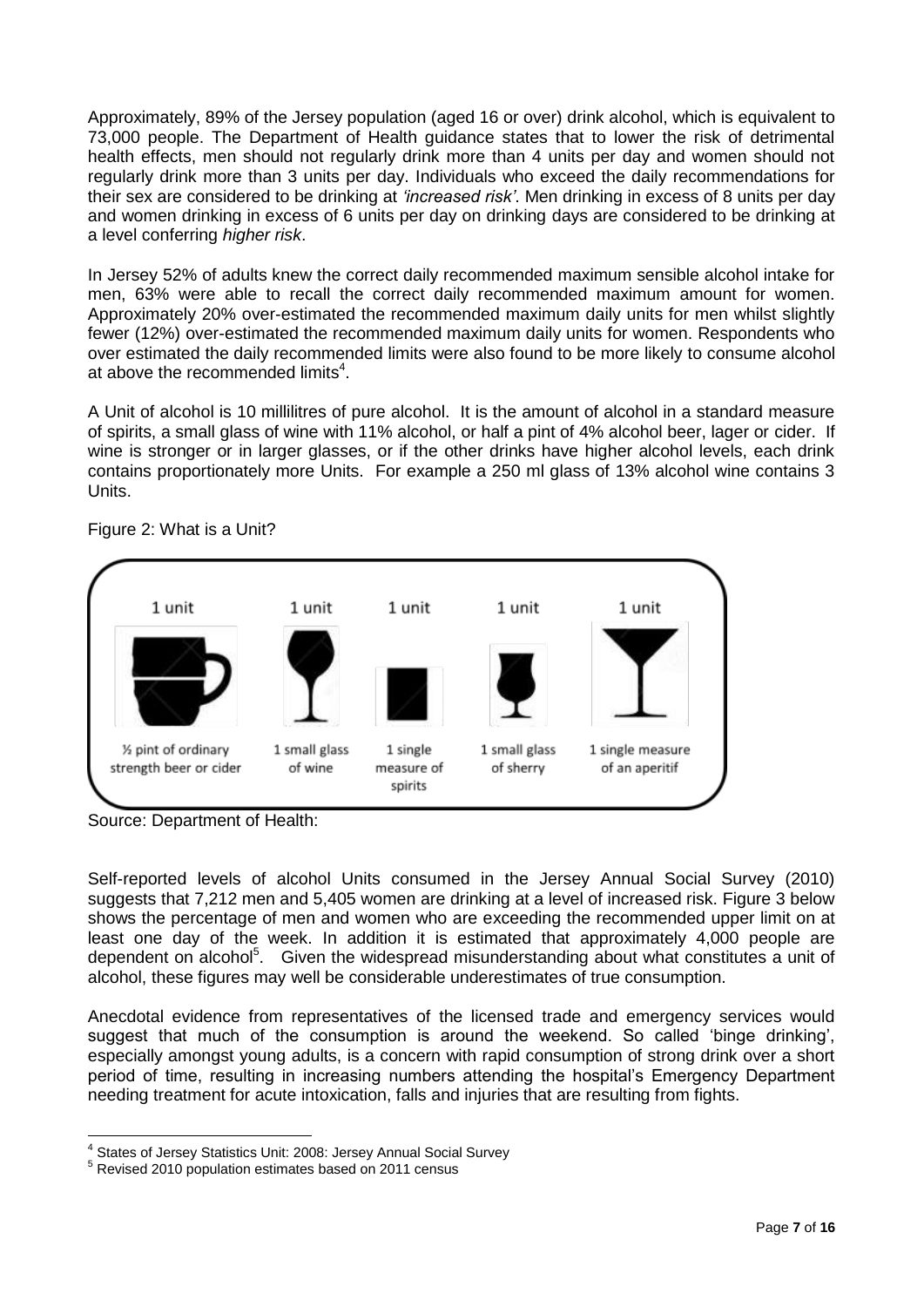

Figure 3. Percentage exceeding the recommended upper limit on at least one day of the week

*Source: Jersey Annual Social Survey 2010*

When comparing alcohol consumption behaviour to other countries with high population consumption such as England; the patterns of drinking show similarities (Figure 4). The known incidence of health risks resulting from alcohol (such as increased risk of cardio vascular disease, cancers such as liver and breast cancer, gastrointestinal disease such as liver cirrhosis, pancreatitis, and other conditions including type II diabetes, and neuro psychiatric conditions such as depression and anxiety), increase dramatically for men who exceed 7/8 drinks per occasion and for women who exceed 5/6 drinks per occasion.

Figure 4: Comparison of Men and Women in Jersey and England consuming alcohol at increased and higher levels of risk (2010)

|                    | 2010 England | 2010 Jersey |
|--------------------|--------------|-------------|
| Men over 4 units   | 41%          | 39%         |
| Men over 8 units   | 23%          | 18%         |
| Women over 3 units | 28%          | 32%         |
| Women over 6 units | 14%          | 10%         |

*Source: Public Health Intelligence Unit: 2012*

## **Impact of Alcohol Misuse on Hospital Services**

We know that continuing high levels of consumption across the population have led to high levels of demand for hospital services. Around 7% of the adult population have been injured or injured someone else as a result of their drinking, with nearly three-quarters of such occurrences during the twelve months prior to the survey. Friends, doctors and health workers have been sufficiently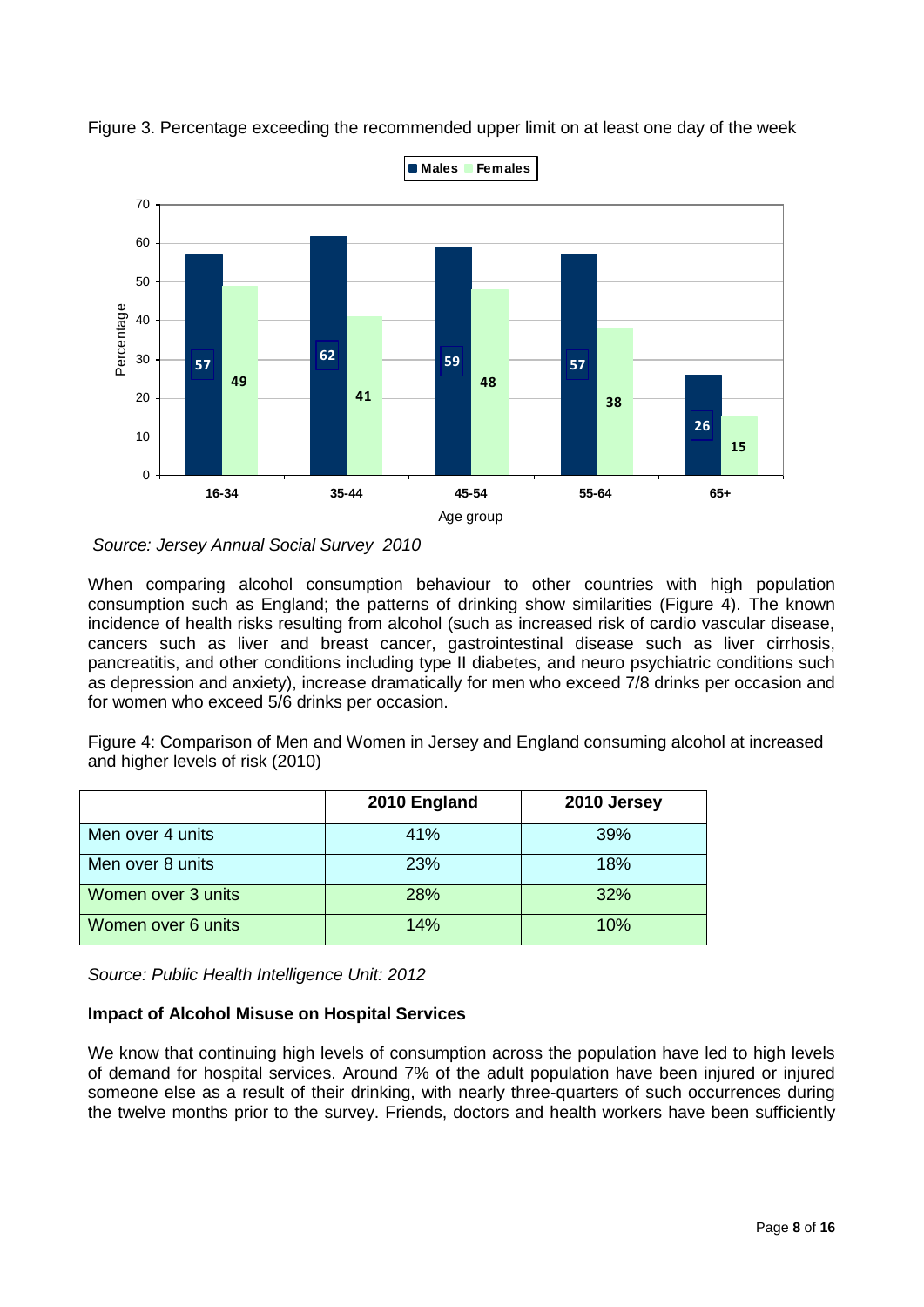worried about the drinking of 6% of the population to advise them to cut down on their consumption<sup>6</sup>.

In 2010 it was estimated that there were 2,372 hospital admissions specifically or partially attributable to alcohol. Males (68%) were more likely to be admitted than females (32%) for alcohol attributable conditions or consequences<sup>7</sup>.

In order to compare Jersey with other regions in England alcohol attributable hospital admissions are used. This is a statistical method of calculating the number of admissions for certain conditions linked to alcohol, and the proportion of that type of admission which are caused by alcohol. This shows that the Jersey Hospital was above the national average and third highest overall. (Figure 5)

| North East           | 2,600 |
|----------------------|-------|
| North West           | 2,429 |
| London               | 1,915 |
| South East           | 1,458 |
| South East Coast SHA | 1,567 |
| South Central SHA    | 1,338 |
| South West           | 1,757 |
| England              | 1,898 |
| <b>Jersey 2010*</b>  | 2,065 |

Figure 5.Rates of alcohol attributable hospital admissions per 100,000 (EASR) 2010/2011

\* Jersey data does not include consultant episodes for private patients or from Orchard House, Sandybrook or the Limes

Source: 2011 census and 2010 Jersey Annual Social Survey

Currently, there are on average 273 (2009 – 2011) years of life lost every year due to premature death from alcohol in Jersey. Alcohol accounts for around 2% of all deaths in our Island. Jersey experiences 30-50% more deaths than would be expected from chronic liver disease when compared with England & Wales $^8$ . Most, but not all cases of chronic liver disease are caused by excessive alcohol consumption. The death rate from chronic liver disease in men is about one and a half times higher in Jersey when compared with England & Wales. Death rates caused specifically by alcohol have risen between 2005 – 2009, with a small reduction in 2010 (Figure 6).

Figure 6. *Alcohol specific death rate (three year rolling age standardised rate).*

Source: Jersey HIU; Compendium of Population Health Indicators.

<sup>6</sup> States of Jersey Statistics Department: 2010: Jersey Annual Social Survey

<sup>7</sup> Admission with alcohol specific primary diagnosis

<sup>8</sup> Jersey Public Health Department: Jersey Health Profile 2008/9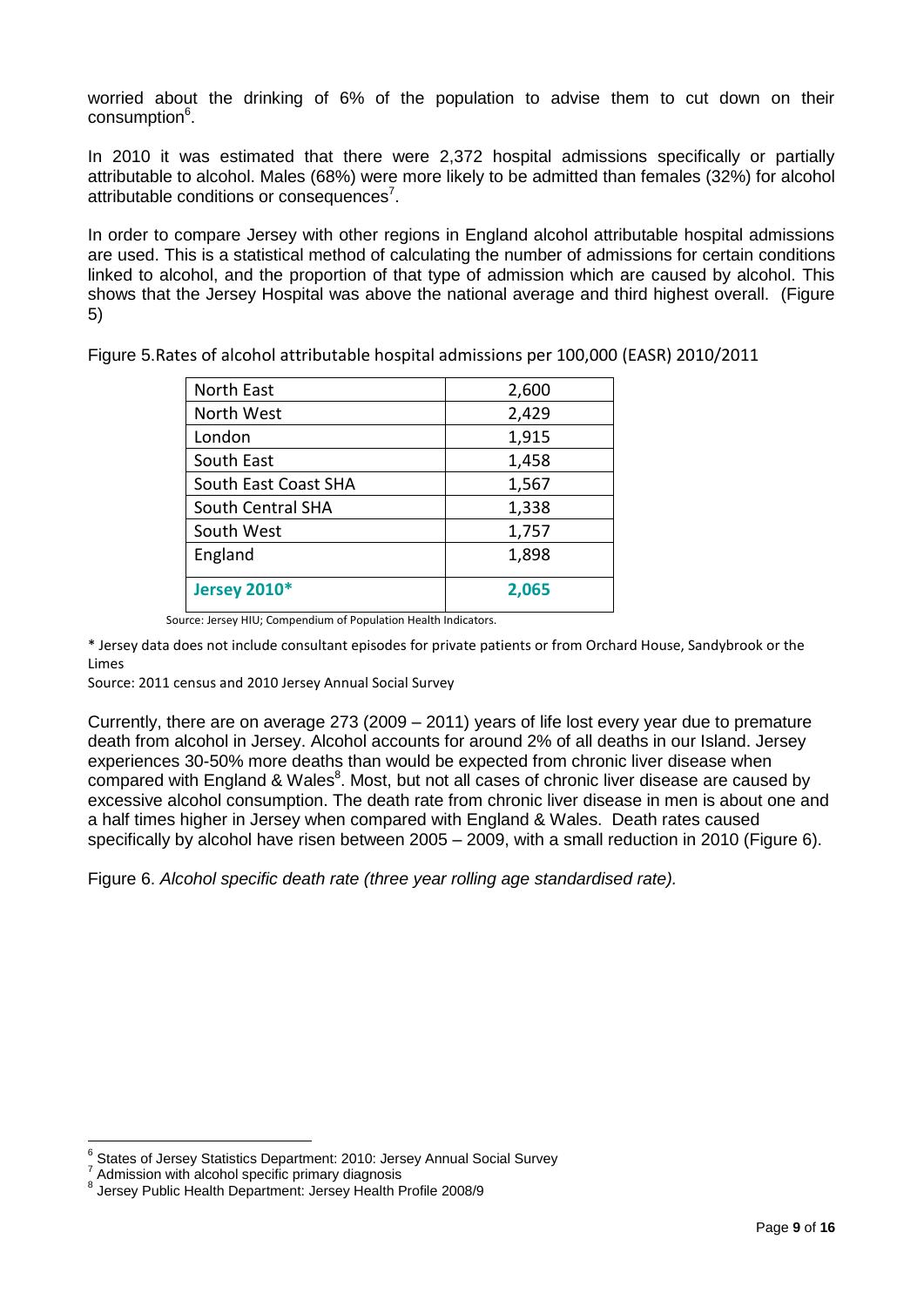

Source: Public Health Intelligence Unit (2012)

# **The Wider Impact of Alcohol Misuse**

We know that alcohol addiction is a problem and can seriously affect people's lives, and whilst it is hard to gauge the true extent of the problem, recent surveys suggest that at least 5% to 12% of people have some issues with alcohol use. Although almost everyone (99%) has "never needed an alcoholic drink in the morning to get over a heavy drinking session", 5% have failed to do what was expected of them because of their drinking in the past year, 14% (almost one in every six) had a feeling of guilt or regret after drinking and the same proportion of people have been unable to remember what happened the night before<sup>9</sup>.

Alcohol is a factor in the majority of violent street crimes and public order offences in Jersey and is the major contributory factor in most evening arrests. It is also a significant factor in domestic violence. In 2011, just over 90% of all evening street violence arrests involved alcohol, and this figure has been consistently high in previous years (figure 7).



## Figure 7: Proportion of arrests for violence & disorder involving alcohol intoxication 2009 - 2011

Many of the mental and physical functions that we depend on to drive safely are affected when we drink alcohol. In Jersey the alcohol limit for drivers is 80mg of alcohol per 100ml of blood, 35mg per 100ml of breath or 107mg per 100ml of urine. In most other European countries, the limit is less, usually 50mg per 100ml of blood. In Jersey around 200 people a year are charged with drunk in charge of a vehicle. Approximately 52% of those charged were over double the permitted

Source: States of Jersey Police (2011)

 9 States of Jersey Statistics Unit: Jersey Annual Social Survey 2010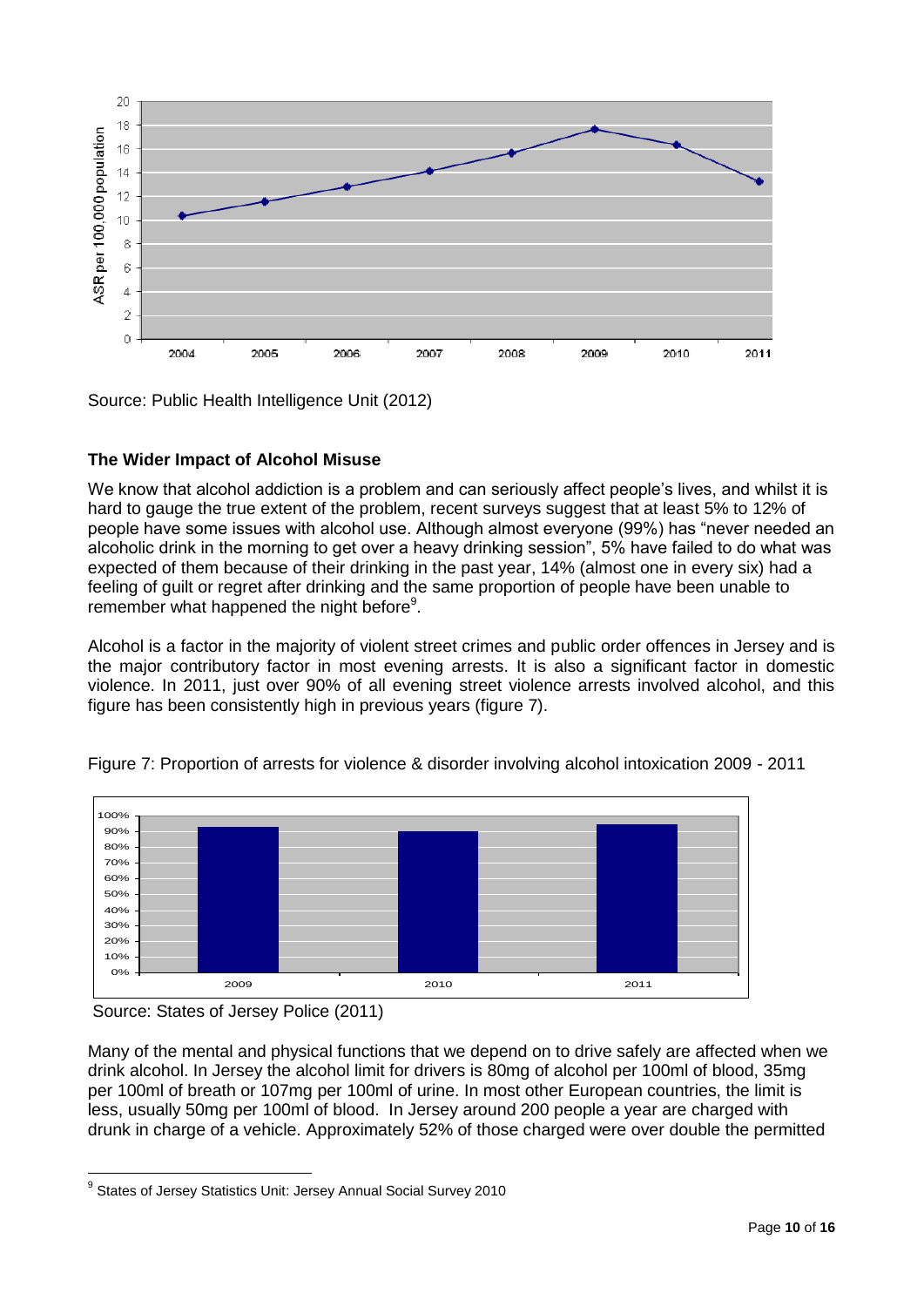limit. Between 10%-30% of these offences were found following a road traffic accident<sup>10</sup>. Some countries have schemes that are linked to drink-drive convictions to identify and help problem drinkers. The applicability of these in a Jersey context should be explored.

## **Impact of Alcohol on Children and Young people**

Drinking at an early age can cause serious health problems, both in the short and long term. The healthiest option is for children to have an alcohol free childhood. In general children are emotionally less able to cope with the effects of drinking alcohol; and their level of maturity means they are more likely to engage in risky behaviour as a result of drinking. For example a recent audit by Brook (Jersey) found that over half of young girls requesting emergency contraception reported drinking alcohol prior to sexual activity.

The Health Related Behaviour Survey of Children (2010) shows that 11% of young people aged between 14-15 years old are drinking alcohol regularly. Research has shown that exposure to alcohol advertising is commonly associated with the onset of drinking among young people and increased consumption among those who already drink. Tightening regulation on advertising has been recommended by the National Institute for Health and Care Excellence as part of a preventative approach.

# **Reasons for Drinking**

There are many and varied reasons why people like to drink alcohol. When asked almost two thirds of people reported drinking alcohol to relieve stress at least sometimes<sup>11</sup>. Around a quarter said they drank with the intention of getting drunk at least sometimes whilst work events also had an influence on consumption (see Figure 8). Not surprisingly children and young people described similar reasons for drinking alcohol with socialising and having fun with friends being the biggest influence on consumption<sup>12</sup>.



## **Figure 8: Reason for Drinking Alcohol**

Source: States of Jersey Statistics Unit

<sup>&</sup>lt;sup>10</sup> Figures from States of Jersey Police: 2012

<sup>11</sup> States of Jersey Statistics Unit: Jersey Annual Social Survey 2010.

<sup>12</sup> Public Health Department: 2011: A Picture of Health in Jersey: 2010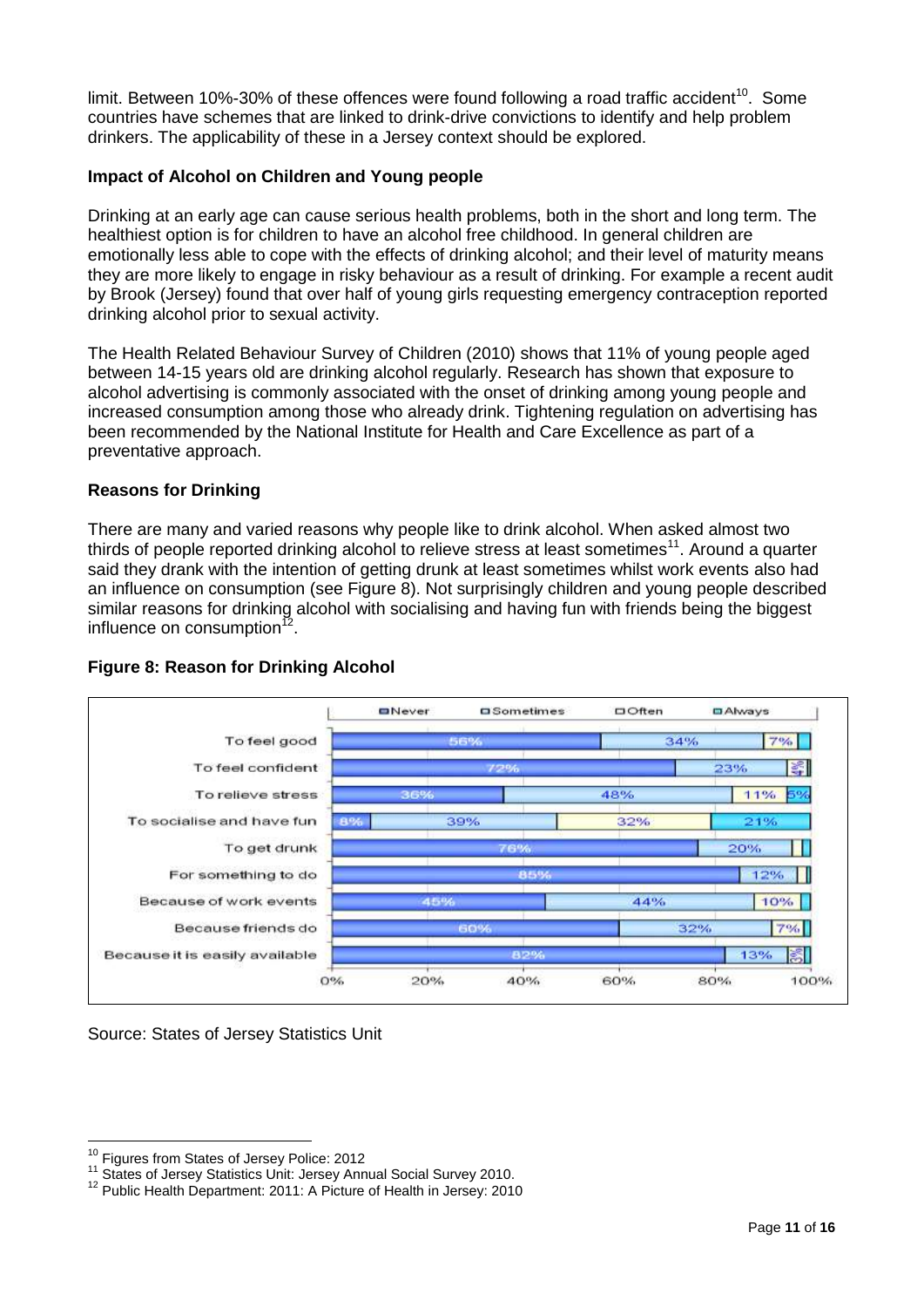## **What we drink**

In Jersey, nearly half of people who drink alcohol said that they mostly drink wine<sup>13</sup>. The second most popular drink was normal strength beer or lager or cider (see Figure 9). The table below shows whilst normal strength beer or lager is the most preferred drink for 16 to 24 year olds, as people get older beer becomes less commonly chosen as the preferred drink and wine begins to become the most favoured drink with 70% of 55 to 64 year olds mostly drinking wine compared with only 25% of 16 to 24 year olds; While two-fifths (43%) of *men* preferred to drink normal strength beer, lager or cider, and the same proportion (43%) preferred wine, only one in ten (10%) *women* preferred to drink normal strength beer, lager or cider compared to over two-thirds (69%) who preferred to drink wine.

| Figure 9: Type of alcohol consumed by Age Group |
|-------------------------------------------------|
|-------------------------------------------------|

| Type of alcoholic drink            | <b>24 yrs</b><br>ဖ<br>÷ | yrs<br>34<br>25 | 44 yrs<br><u> ဟ</u><br>ო | yrs<br>54<br>$\boldsymbol{4}$ | yrs<br>$\mathbf{g}$<br>55 | yrs<br>$\overline{7}$<br>မ္မ | yrs<br>75+     | All ages    |
|------------------------------------|-------------------------|-----------------|--------------------------|-------------------------------|---------------------------|------------------------------|----------------|-------------|
| Strong beer /lager /cider          | $\overline{2}$          | 9               | 6                        | 4                             | 3                         | $\overline{2}$               | $\overline{2}$ | 5           |
| Normal strength beer /lager /cider | 41                      | 30              | 26                       | 26                            | 18                        | 17                           | 13             | 26          |
| Wine                               | 25                      | 48              | 61                       | 62                            | 70                        | 68                           | 68             | 56          |
| Alco-pops                          | 9                       | 1               | $\mathbf 0$              | 1                             | 0                         | $\mathbf 0$                  | $\overline{0}$ | $\mathbf 2$ |
| <b>Spirits</b>                     | 23                      | 12              | 5                        | 5                             | $\overline{7}$            | $\overline{7}$               | 11             | 10          |
| Sherry                             | 0                       | $\overline{0}$  | $\overline{0}$           | 1                             | $\overline{0}$            | 4                            | 4              | 1           |
| Low alcohol drinks                 | 0                       | $\overline{0}$  | 1                        | 1                             | 1                         | 3                            | 1              | 1           |
| <b>Total</b>                       | 100                     | 100             | 100                      | 100                           | 100                       | 100                          | 100            | 100         |

## **Access to Alcohol**

 $\overline{a}$ 

The availability of alcohol within a population has been shown to increase its consumption. There are 560 licensed premises in Jersey (385 'on'; 175 'off') in relation to which 701 different type of alcohol licences are held with many premises holding multiple licences depending on the nature of their business<sup>14</sup>. Previous Medical Officer of Health Reports<sup>15</sup> point to a higher number of actual outlets in Jersey licensed to sell alcohol when compared to populations of similar size and characteristics in the South West and UK (Figure 10 below).

|  | Fig 10: Rate of licensed premises per 10,000 population |  |  |  |
|--|---------------------------------------------------------|--|--|--|
|--|---------------------------------------------------------|--|--|--|

| <b>Jersey 2010</b>             | <b>On-licences</b> | <b>Off-Iicences</b> | <b>Total</b> |  |
|--------------------------------|--------------------|---------------------|--------------|--|
| <b>Number</b>                  | 404                | 179                 | 583          |  |
| Rate per total population      | 44.0               | 19.5                | 63.5         |  |
| Rate per total peak population | 37                 | 16.4                | 53.4         |  |
|                                |                    |                     |              |  |
| <b>England 2003/04</b>         | 21.2               | 8.7                 | 29.9         |  |
| Southwest 2003/04              | 27.8               | 9.7                 | 37.5         |  |
|                                |                    |                     |              |  |

 $13$  States of Jersey Statistics Department: 2008 Jersey Annual Social Survey.

<sup>&</sup>lt;sup>14</sup> Figures from Economic Development Department

<sup>&</sup>lt;sup>15</sup> Annual Report of the Medical Officer of Health: 2009/10 Chapter 4 Health Statistics: Public Health Department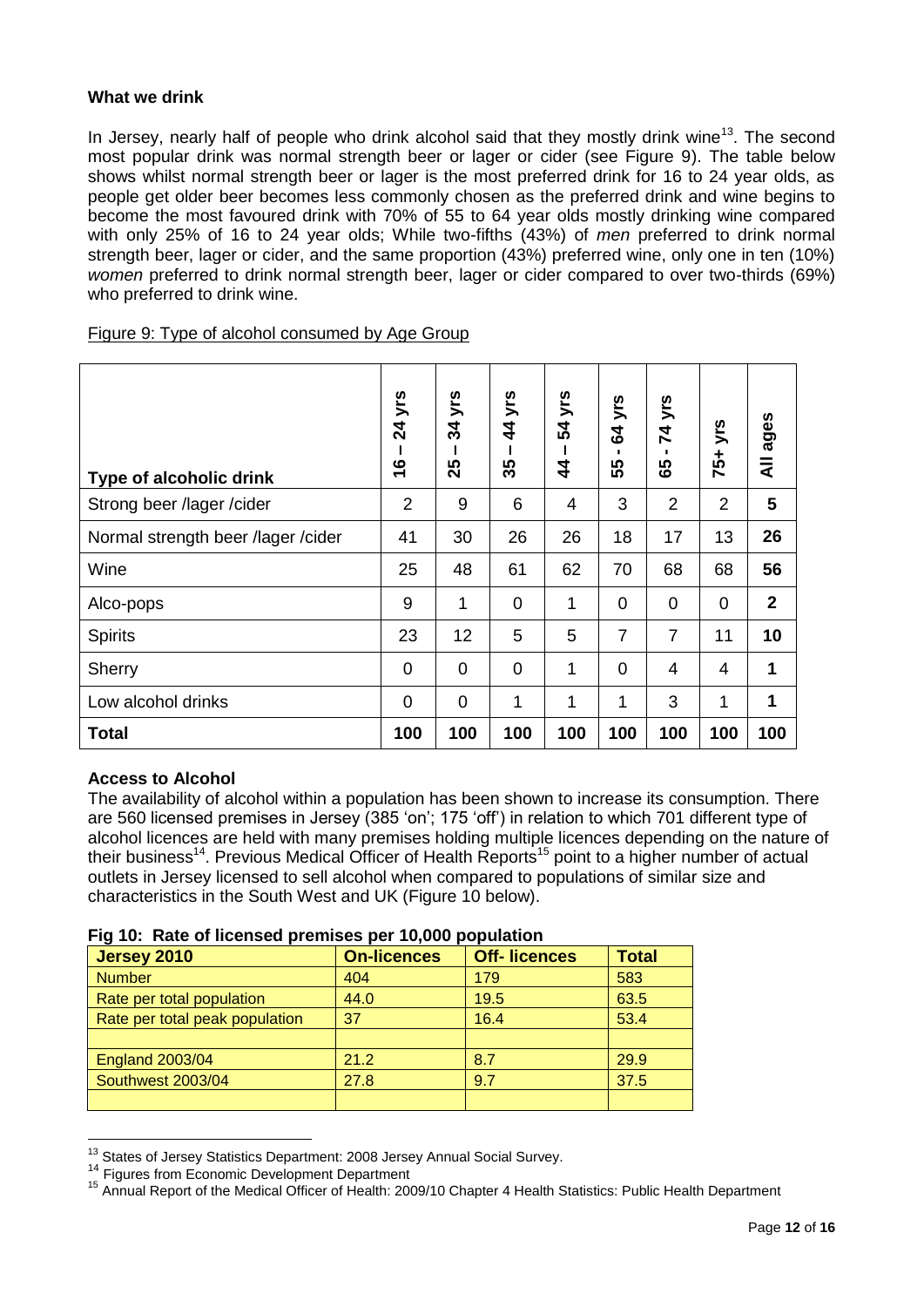| <b>Differences</b> | $\sqrt{ }$     | $\sqrt{2}$ | $\sqrt{ }$    |
|--------------------|----------------|------------|---------------|
| v England          | л.             | 72.Z       | $\sim$ $\sim$ |
| Southwest          | $\mathbf{v}$ 1 | $\sqrt{2}$ | $\sqrt{4}$    |
| V                  | 81.U           | AZ.U       | $\sim$        |

Source: South West Public Health Observatory, 2008

In a recent case study of the Liberation Square area in St Helier, it was estimated that there was a licence capacity for approximately 5,380 people across only seven streets<sup>16</sup>. Having high levels of accessibility and opportunity to consume alcohol has been shown in other countries to increase consumption. A best practice policy would support specific conditions being applied to licensed premises in high density areas, for example limiting the time period a retailer is permitted to sell alcohol where there are already significant numbers of existing retailers selling alcohol.

| Locality                | <b>Seated</b> | <b>Standing</b> | Total |  |
|-------------------------|---------------|-----------------|-------|--|
| <b>Mulcaster Street</b> | 140           | 440             | 580   |  |
| Esplanade               |               | 230             | 230   |  |
| <b>Bond Street</b>      | 42            | 108             | 150   |  |
| <b>Wharf Street</b>     |               | 410             | 410   |  |
| Liberation Street       | 800           | 730             | 1530  |  |
| Caledonian Place        | 50            | 185             | 235   |  |
| Weighbridge             | 1345          | 900             | 2245  |  |
| Total                   | 2377          | 3003            | 5380  |  |

Figure 11: Licensed Capacity by Street (2011)

*Source: Public Health Department: 2011*

Within the Alcohol and licensing strategy, there are plans to introduce an Alcohol and Licensing Policy group. It will be the responsibility of this group to provide annual policy guidance to the Licensing Assembly who are responsible for the determination and issuing of licences to sell alcohol. The purpose of this guidance will be to ensure that the overall treatment of liquor licences shall be seen to be transparent, fair, consistent, reasonable and in accordance with strategic objectives. Should a body of local evidence indicate that the density of licences is linked to any increases in crime, disorder nuisance, deteriorating public health or harms to young people it is envisaged that the policy group will be responsible for considering such concerns and where appropriate providing recommendations both generally and specifically to the Licensing Assembly.

## **The Price of Alcohol**

There is research evidence that shows that the amount of alcohol drunk by the population as a whole<sup>17</sup>, as opposed to by particular groups in the population, is driven in part by price, availability and promotion. Or, to put it simply, the more outlets there are selling cheap alcohol, the more a population is likely to drink overall.

There is also research that suggests that young people and problem drinkers are particularly pricesensitive and their consumption of alcohol is affected by how much it costs<sup>18</sup>. Research also shows

<sup>&</sup>lt;sup>16</sup> Public Health Department: 2011: Responding to Alcohol Density, A Case Study:

<sup>17</sup> Anderson.P, Baugman.B: 2006: Alcohol in Europe, A Public Health Perspective. A Report for the European Commission: Institute of Alcohol Studies

<sup>&</sup>lt;sup>18</sup> Estimates taken from the University of Sheffield: 2008: Independent Review of the Effect of Alcohol Pricing and Promotion: Part B; School of Health & Related Research: 1980: Independent Review of the effects of alcohol pricing and promotion, A summary of the evidence to accompany a report on phase 1 systematic reviews. University of Sheffield.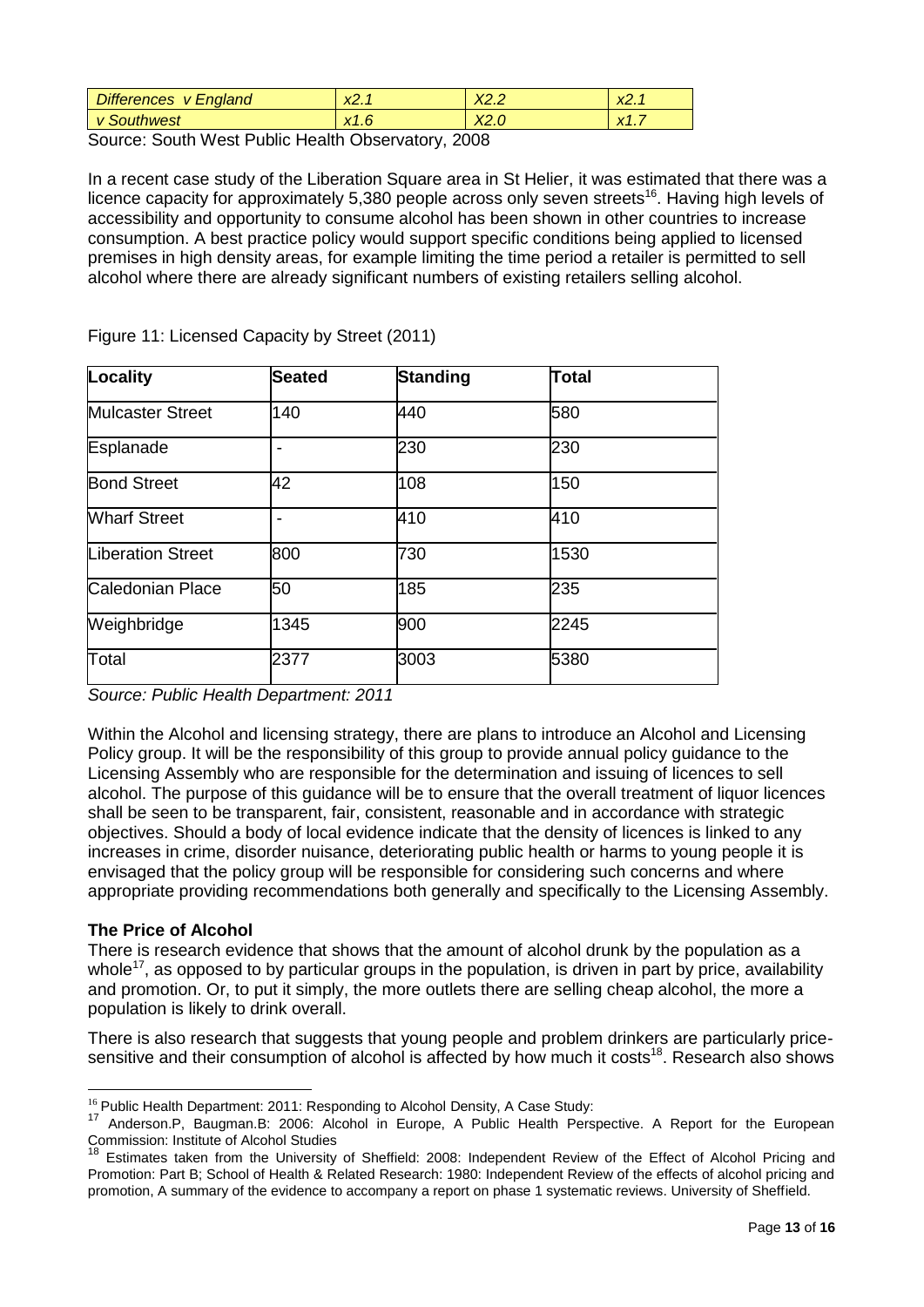that when alcohol is cheaper more is consumed and more harm results; when alcohol becomes more difficult to access, less is consumed and less harm results<sup>19</sup>.

Locally we know that since 2000 alcohol sold in off-licences has become more affordable whereas on-licence alcohol became less affordable over the same period, particularly since 2008 (Figure 12).

Anecdotal evidence would suggest that there has been a change in drinking patterns toward increased drinking at home and away from drinking in on-licensed premises. Whilst national survey data support this viewpoint, no local survey information is available to support the extent of this trend in Jersey. More work needs to be done in understanding the nature and extent of price differences between alcohol sold from different premises.



Figure 12: Alcohol affordability, Jersey on and off licence 2000-2011

There are three distinct approaches that can be taken to address alcohol price including adjustments to taxation through impot duties, implementing a minimum unit price and addressing price and bulk promotions.

## **Addressing price through impot duty**

At present  $\text{duty}^{20}$  is calculated according to the type of alcoholic drink and to some extent its alcoholic strength. So for example the duty on spirits is much higher than other alcoholic drinks. However, there are examples where the duty per unit of alcohol is higher for lower strength alcoholic drinks than higher strength alcoholic drinks. Equalisation of duty across types of alcohol could support a more balanced approach to taxation based on the potential harm of alcohol strength.

For illustrative purposes, if the rate of duty on alcohol was set at the currently level charged for spirits; the price of beer, cider and wine would increase by between 5% and 20% while the price of spirits would not change. For example there would be a 25p increase on a pint of beer, 90p increase on a bottle of medium strength wine and a 75p increase on a four pack of lager. It is estimated this would increase government revenue from impot duty from £17million to £26million<sup>21</sup> which in turn would help government address some of the known social costs of alcohol consumption. It is estimated that there would be an approximate 6% reduction in consumption

*Source: Statistics Unit and Economics Unit calculations*

 $\overline{a}$  $19$  Alcohol Public Health Research Alliance (AMPHORA) 2012, The AMPHORA manifesto on Alcohol.

<sup>20</sup> Impots is French for tax or duty. By virtue of the Customs and Excise (Jersey) Law 1999 duty means any duty imposed by this Law on goods imported into, exported from or grown , produced or manufactured in the Baliwick and includes both customs and excise duty.

<sup>&</sup>lt;sup>21</sup> Figures from States of Jersey Economics Unit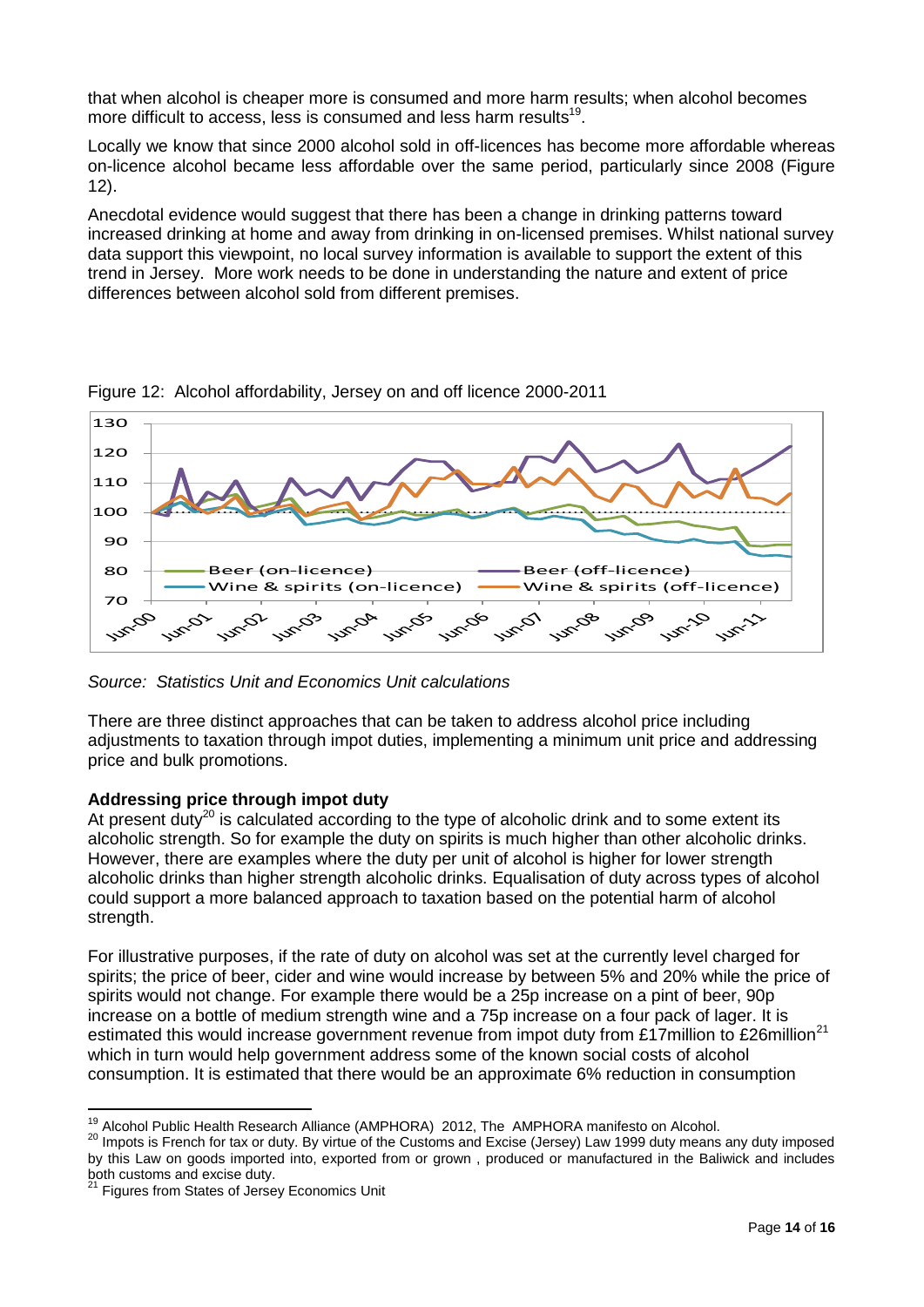which would be equivalent to an average of 0.8 litres of pure alcohol per person. This reduction is likely to be gradual and seen over time.

#### **Addressing price through a minimum unit cost**

A minimum unit price is where there is a set price per unit of alcohol which must be charged by the retailer. The stronger the alcohol content, the more units contained within the beverage the higher the minimum price. Retailers would be legally required to ensure their prices for all alcoholic drinks were above the set minimum price. The increased revenue raised would go to the retailer. The effect would be to stop the amount that alcohol is used in loss leader promotions.

Accordingly to the research for the Department of Health it was estimated that increasing price per unit to 45p would lead to a 4.5% reduction in consumption, increasing by 50p would lead to 6.9% reduction and 60p to 12.8% reduction  $22,23$ . The research points particularly to reductions in young people's consumption as this group are price sensitive. Further impacts of the projected population consumption based on a 50p minimum unit price suggested the following benefits:

- Alcohol related deaths would fall by about 60 in the first year and 318 by year ten of the policy
- A fall in hospital admission of 1,600 in year 1, and 6,500 per year ten of the policy
- A fall in crime volumes by around 3,500 offences per year
- A financial saving from harm reduction (health, employment, crime etc) of £942m over ten years.

There are similarities and differences between the England and Jersey alcohol market therefore caution should be taken when applying the potential impacts to Jersey.

Other approaches working with retailers to voluntarily support responsible promotions should also be considered.

All the evidence suggests we need to review and strengthen a strategic approach to price. The National Institute for Health and Care Excellence in 2010<sup>24</sup> concluded, making alcohol less affordable is the most effective way of reducing alcohol-related harm. There is extensive international and national evidence (within the published literature and from economic analyses) to justify reviewing policies on pricing to reduce the affordability of alcohol.

#### **Framework for Action**

 $\overline{a}$ 

#### **Evidence based Policy – A Summary of what works**

We are fortunate that the wider societal solutions to excessive alcohol consumption are already known and have been implemented in other countries. The WHO-sponsored report 'Alcohol – No Ordinary Commodity' was first published in 2003 by Thomas Babor<sup>25</sup> (USA) and 14 other alcohol researchers from New Zealand, UK, Canada, Australia, Finland, Switzerland, Sweden, and Norway. The report describes recent advances in alcohol research with the purpose to guide actors in the policy field towards more efficient strategies to prevent alcohol problems. The table below lists the ten policy options they identified that stand out as 'best practises'.

 $22$  Estimates taken from the University of Sheffield: 2008: Independent Review of the Effect of Alcohol Pricing and Promotion: Part B.<br><sup>23</sup> C.

School of Health & Related Research: 1980: Independent Review of the effects of alcohol pricing and promotion, A summary of the evidence to accompany a report on phase 1 systematic reviews. University of Sheffield.

<sup>24</sup> National Institute for Health and Care Excellence 2010, Alcohol-use disorders: preventing harmful drinking

<sup>25</sup> Babor T. 2003. Alcohol. Oxford: Oxford University Press